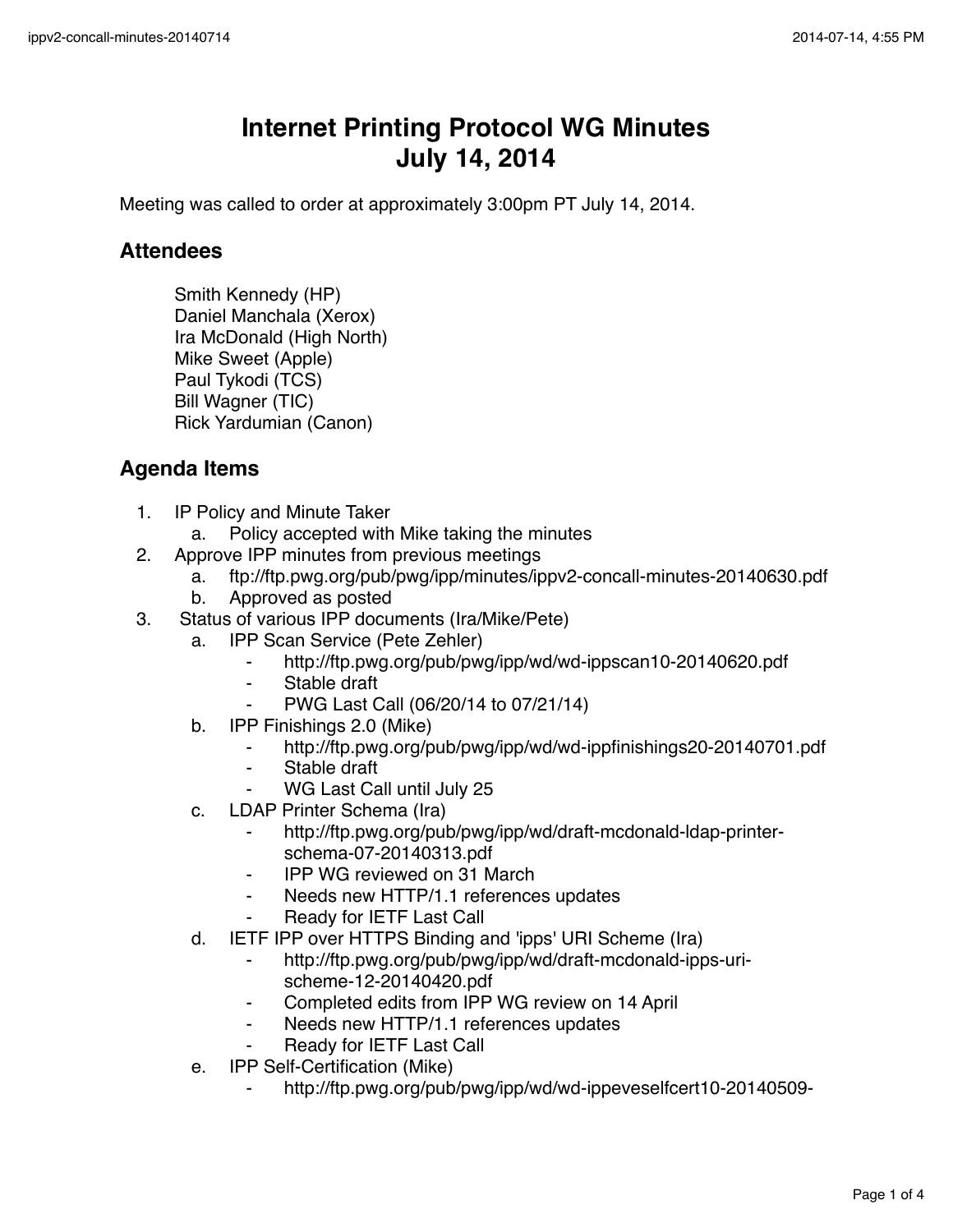rev.pdf

- Prototype draft waiting for prototype reports
- Reviewed at PWG F2F in May
- Schedule July-ish for beta tools, spec update, and web site, definitely by August F2F
- PWG Last Call Q1 2015
- f. IPP Shared Infrastructure Extensions (Mike)
	- http://ftp.pwg.org/pub/pwg/ipp/wd/wd-ippsix10-20140226-rev.pdf
	- Prototype draft waiting for prototype reports
	- ⁃ Schedule PWG Last Call Q3 2014
- 4. Request for new "output-bin" keywords (Smith)
	- a. http://www.pwg.org/archives/ipp/2014/018088.html
	- b. Mike generalized 'job-separator' and 'collator' definitions
	- c. No objections to new keywords
	- d. Q: What to do about the "output-bin-actual" value?
		- A: Using the actual output bin for 'job-separator' makes sense, 1 value, but 'collator' has N values
		- Update definitions: output-bin-actual gets the output tray that was used for 'job-separator', stays as 'collator' for 'collator'.
	- e. Q: What does printer-output-tray report for 'job-separator' and 'collator'?
		- A: Report composite/roll-up values, just like 'auto'
		- ⁃ Does not go in the Printer MIB, logical trays are specific to the service
	- f. Q: Do we need to add a PrtOutputTypeTC value as well?
		- A: No, use existing other(1) value for logical trays
		- This applies to printer-input-tray as well for media-source='auto'.
	- g. Action: Mike to post discussion and register 'collator' and 'job-separator' values for "output-bin" in the IANA IPP registry
- 5. Review of IPP Implementor's Guide v2.0 (Smith)
	- a. http://ftp.pwg.org/pub/pwg/ipp/wd/wd-ippig20-20140513-rev.pdf
	- b. Prototype draft waiting for prototype reports
	- c. Continue review at section 5.8.9
	- d. Section 5.8.9:
		- Lines 1180-1181: "can be supplied in Document Creation (Print-Job, Print-URI, Send-Document, and Send-URI) and manipulation (Set-Document-Attributes, Set-Job-Attributes) operation."
			- Line 1182: Drop the 'should' in 'should also apply'.
	- e. Section 5.8.10:
		- Drop since this isn't a job submission operation
	- f. Section 5.8.11:
		- Line 1188: "state" -> "values"
		- ⁃ Last sentence, replace with: "This can be used to update Job attributes and release a job in the pending-held state after all documents have been submitted."
	- g. Section 5.8.12:
		- Line 1193: "media-col" values' (in quotes, values instead of entries)
		- ⁃ Line 1194: "regardless of whether they are currently available."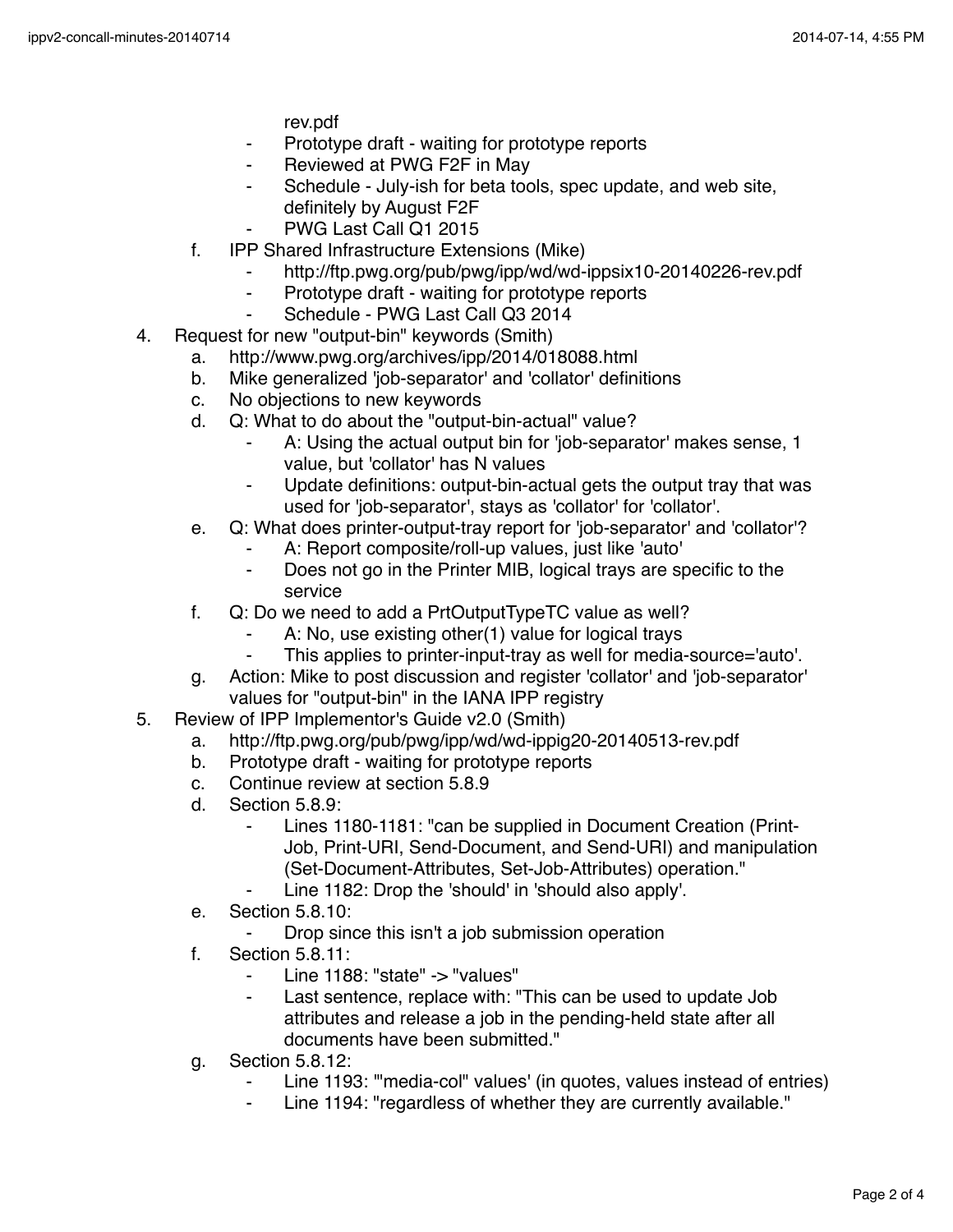- Line 1198-1199: Drop "from the Printer's input sources."
- Lines 1201-1202: Reverse it to "Clients SHOULD use the "printercol-ready" attribute if supported by the Printer."
- Lines 1202-1204: "Clients SHOULD NOT retrieve the "media-coldatabase" attribute unless explicitly requested."
- h. Add a table of recommended attributes for Printers at the top of section 4? With pointers to corresponding sections
- i. Section 5.9:
	- Lines 1207-1208: "attributes respectively provide mechanisms for ..."
	- Line 1209: Drop "A Client can use these" fragment
	- Line 12010: "includes this example", colon at end. Also reference section numbers from JPS3, "IPP Job and Printer Extensions - Set 3 [PWG5100.13]"
	- ⁃ Lines 1226-1237, etc. Use PAPI text format (slightly different)
	- Mike to send Smith reformatted examples
	- "stationary" -> "stationery"
	- Lines 1247-1258: Rework showing two scenarios that trigger the constraint and how the client resolves them. First choose sides='two-sided-long-edge' then media-type - sides is the resolution. Second choose media-type and then sides - media-type is the resolution.
- j. Section 5.10.1:
	- ⁃ Line 1265: "may" -> "can"
	- Lines 1266-1267: "the Client can create a Printer subscription that includes the ..."
	- Add reference to RFC 2911 for severity suffixes (-error, -warn, report)
	- Add "printer-alert" and "printer-alert-description" (5100.9?)
- k. Section 5.10.2:
	- Line 1272: "may" -> "can"
	- ⁃ Line 1273-1274: "the Client can create a Job subscription that includes the ..."
- l. Section 5.10.4:
	- ⁃ Move to its own 5.x section
	- Update as recommendation for printers: SHOULD support notifications and SHOULD include additional printer attributes in printer event notifications (e.g. printer-supply for supply events, printer-input-tray for media events, etc.)
	- ⁃ Also talk about job subscriptions, use Get-Job-Attributes for job subscriptions, Get-Jobs for job-created events, etc.
	- Lines 1291-1292: Drop last sentence
- m. Section 6:
	- ⁃ New title "IPP Document Page Order" or something like that
	- ⁃ Drop lines 1294-1295
	- ⁃ Drop 6.1 subheading
	- Documents formats that are meant for streaming (printed directly)